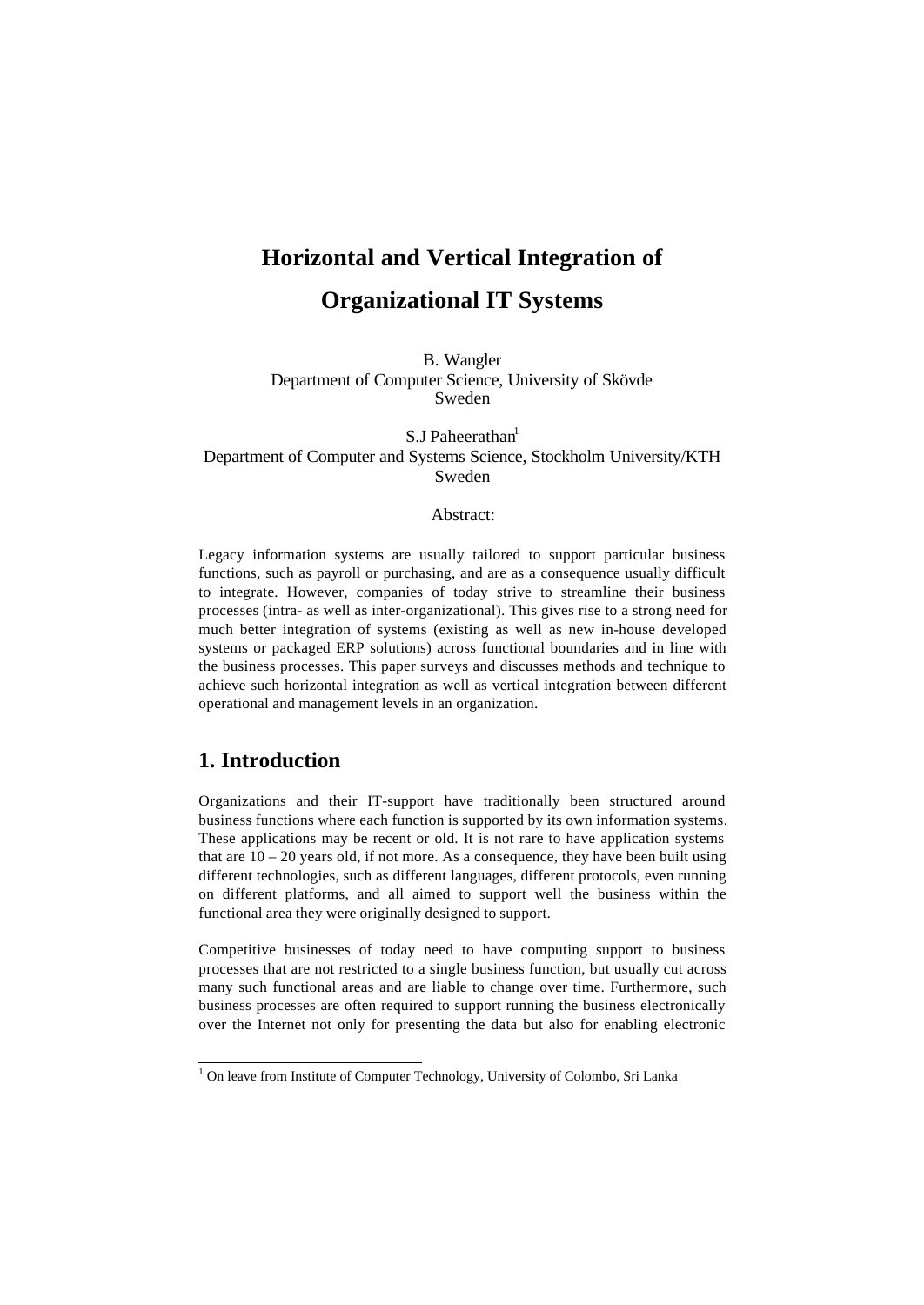commerce transactions. These trends demand for the integration of current functionally oriented systems in the lines of business processes. For many companies this integration needs to be delivered within short time in order to ensure the competitiveness of the businesses.

The need to reduce the cycle time of business transactions premeditated to gaining competitive advantages also encourages inter-organizational co-operation. Globalization of businesses and mergers between enterprises of related interests are some other factors that drive the interests toward business processes beyond the interest of a single institution.



Figure 2. Process Orientation

These trends give rise to new requirements on software applications and their integration, including the incorporation of existing legacy applications and Commercial Off-The-Shelf (COTS) products in the formation of new business processes. In addition, systems on different management and control levels within an organization need to interact. For instance, process control systems need to be fed with control information and to forward data to higher level systems such as enterprise resource planning systems and data warehouses.

## **2. Approaches to application integration**

Though there are different approaches adopted by organizations for the application integration, a more complete categorization based on the market segmentation of software tools and technologies for application integration can be defined with the following six levels [1]: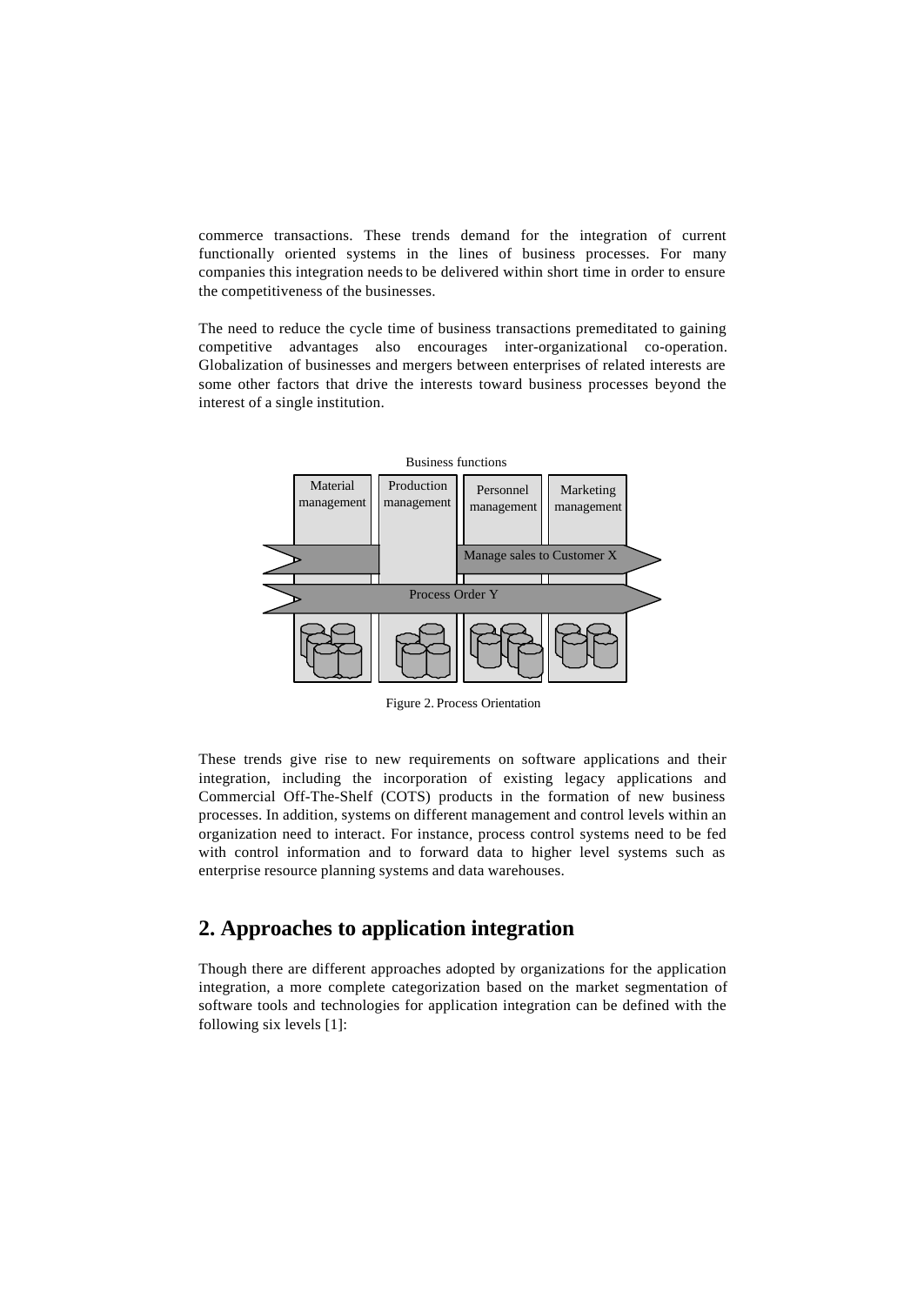- Platform integration using technologies such as messaging, Remote Procedure Calls (RPC), Object Request Brokers (ORB) and mechanisms such as publish and subscribe etc.
- Data integration using database gateways or data warehousing technologies.
- Component integration with transaction management, application services, business logic integration facilities achieved through application servers
- Application integration through adapters, rules and content based routines, and event based data translation
- Process integration with process and workflow modeling,
- Business to business integration, with EDI/XML and supply chain integration and on-line trading brokers

The approach applicable for a particular integration project depends on the need for integration, positioning of the business in its competitive market place and the maturity of the technology used.

The lowest in the category is the platform integration, which provides connectivity among heterogeneous hardware, operating systems and application platforms. Technologies that provide platform integration range from messaging, which can only facilitate asynchronous connectivity between applications, through Remote Procedure Calls (RPCs) providing synchronous connectivity to Object Request Brokers (ORBs) that, combined with messages, can provide both types of connectivity.

Data integration is generally of two types. The first includes database gateways enabling data access to heterogeneous data stores using Structured Query Language (SQL). This approach demands for the knowledge of underlying database schemas during application development. The second category in data integration is with tools for extracting, transforming, moving, and loading (ETML tools) data originally designed to support data warehouses after bypassing logic of the original application designed to access the database. These solutions are even found enhanced through messaging support and to provide meta-data management and data cleansing capabilities and may be associated with graphical user interface tools to draw the relationship between applications.

Component integration enables new functionality to be combined with ERP packages, and legacy systems with provisions for load balancing and fault protection, connection pooling, state and session management, security and data access to relational and non-relational sources through application servers.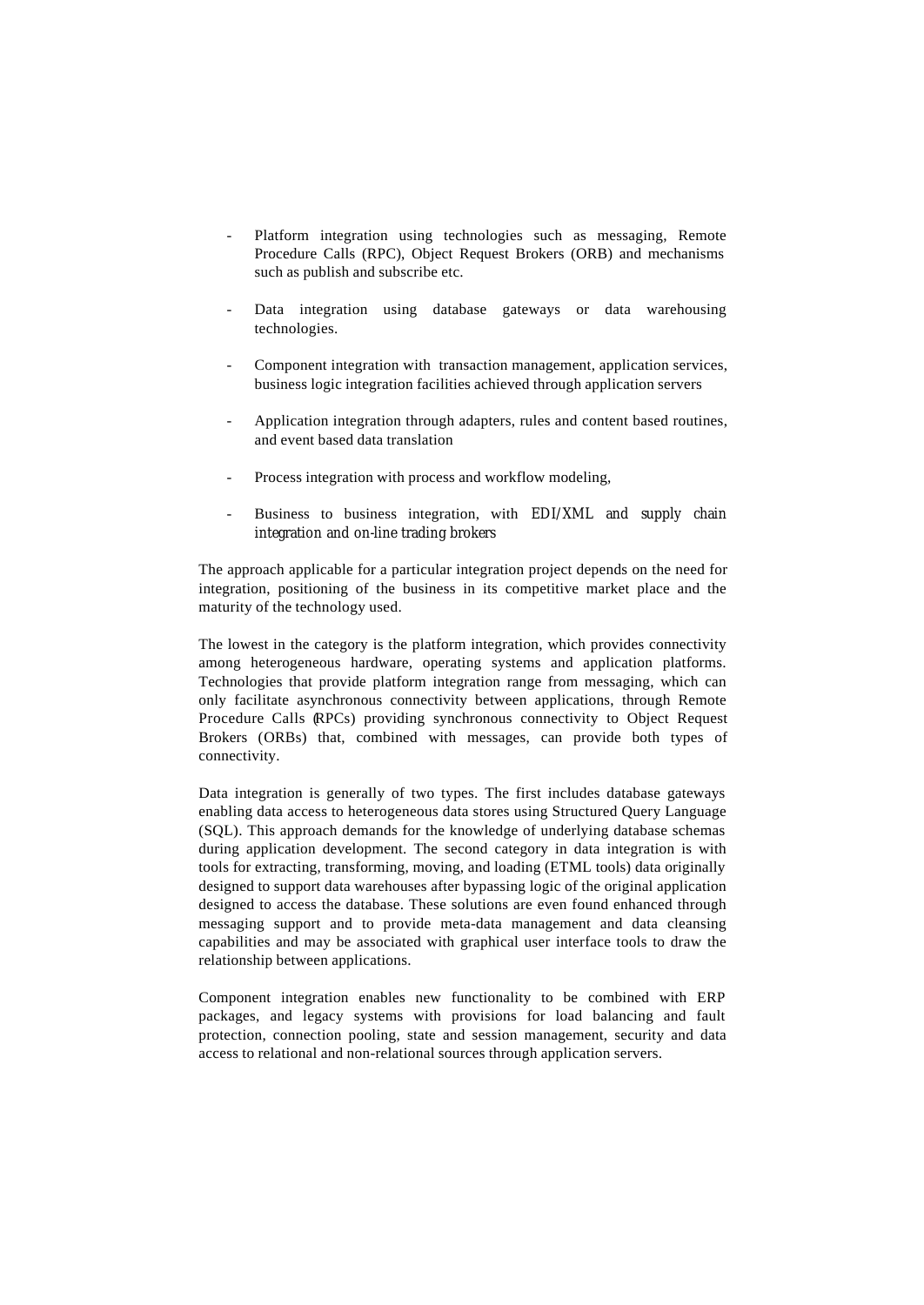Application integration is achieved with a reusable framework, which combines a collection of technologies. This collection usually includes underlying platform integration technology, event integration through message brokers facilitating data translation, transformation and rules based routing, application interface integration provided to leading ERP packages through application adapters etc. The frameworks are added value by providing facilities to abstract the complexity of creating, managing and changing the integration solution.

Process integration approaches while requiring all the integration services mentioned so far, provide the highest level of abstraction and adaptability by enabling business managers to define, monitor, and change business processes. Business processes model the information flows across systems and organizational boundaries. Middleware products supporting this level of integration enable business managers achieving this through a graphical modeling interface and easy to handle declarative languages. Changes to generated integration solutions can be made, simply by changing the respective business model via the same graphical interface and declarative language and regenerating the solution.

Business to business (B2B) integration facilitates the extended enterprise concept by enabling the integration of systems beyond the corporate boundaries of an enterprise. For example, systems at suppliers' sites and customers' sites can be combined with systems at enterprise's site to create an extended business process for practicing ebusiness. Though the EDI was the traditional approach to make conversations between enterprise systems, now trends point towards using XML as a solution for providing the lingua franca of e-business. B2B integration solutions are commonly provided using two approaches [1]. One is to take the process integration approach to define business processes across the organizational boundaries and the other is through the creation of technologies for brokering exchanges in on-line trading communities.

There are many commercial middleware products available in the market to help in application integration. The more advanced and business process oriented of these tools are usually referred to as Enterprise Application Integration (EAI) software [2].

EAI products completely or partially automate various aspects of the process that enables custom built and/or packaged business applications to exchange business level information. A complete EAI product offers the connectivity services provided in middleware products, the data transformation services provided in ETML products, and the process management services provided in workflow products [3].

# **3. Realities in enterprise application integration**

In addition to the categorization of integration approaches based on a market segmentation of tools and technologies for application integration as presented above, we see three different forms of enterprise application integration: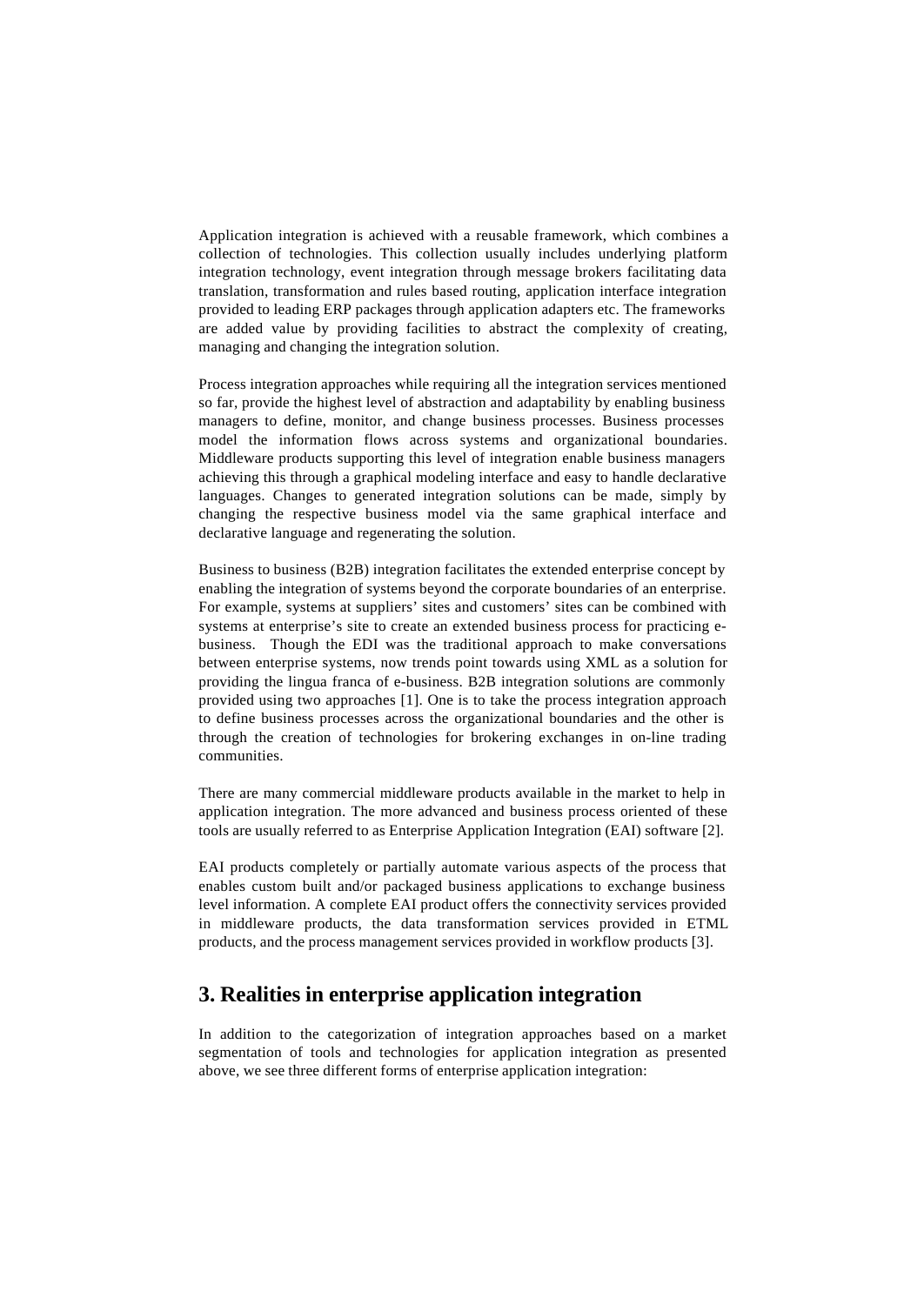- between different systems supporting different functional areas of a business. We refer to this as horizontal intra-organizational integration.
- between systems on different control and managerial levels of an organization . We refer to this as vertical intra-organizational integration.
- between systems of different organizations. We refer to this as interorganizational integration.

Whatever the tools and technologies adopted during integration, it is problems having to do with these dimensions we face in integrating different systems already running in an enterprise or at collaborative sites.

Though the common problems to be addressed in every application integration project include handling differences in data formats used by different candidate systems, resolving the protocol differences during communication between them, there are specific problems and issues associated with each specific integration dimension.

#### **3.1. Horizontal intra-organizational integration**

A typical example of horizontal integration is Supply Chain Management, in which an organization tries to optimize the complete set of activities of order entry, purchasing, production, shipment etc. in order to minimize the lead-time and costs for production, and at the same time maximize value for the customer.

Figure 2 shows four business processes each spanning a number of applications or processes. The gray area depicts the organization in question. Rectangles depict applications or sub-processes. Process no 1 takes place completely inside the organization. No 2 starts inside and finishes outside. No 3 starts outside and finishes inside. No 4 leaves the organization at one point but comes back before finishing such as may be the case if a separate company takes care of delivery before the original company checks that the invoice has finally been paid. In the course of the process, queries and one-way messages are sent, answers and one-way messages are received, timers are set and run-out.

The current trend towards componentization of software causes functional systems to be split up into smaller pieces, each responsible for its own task or service. By combining these task-oriented components in new and different ways, organizations are able to design and introduce new services or service combinations. Moreover customers should be able to specify themselves the service combination they want. For example, it should be possible in the ordering process to specify which combination of services as regards e.g. delivery and payment methods one wishes. This calls for the ability of enterprise application integration software to dynamically introduce or restructure business processes.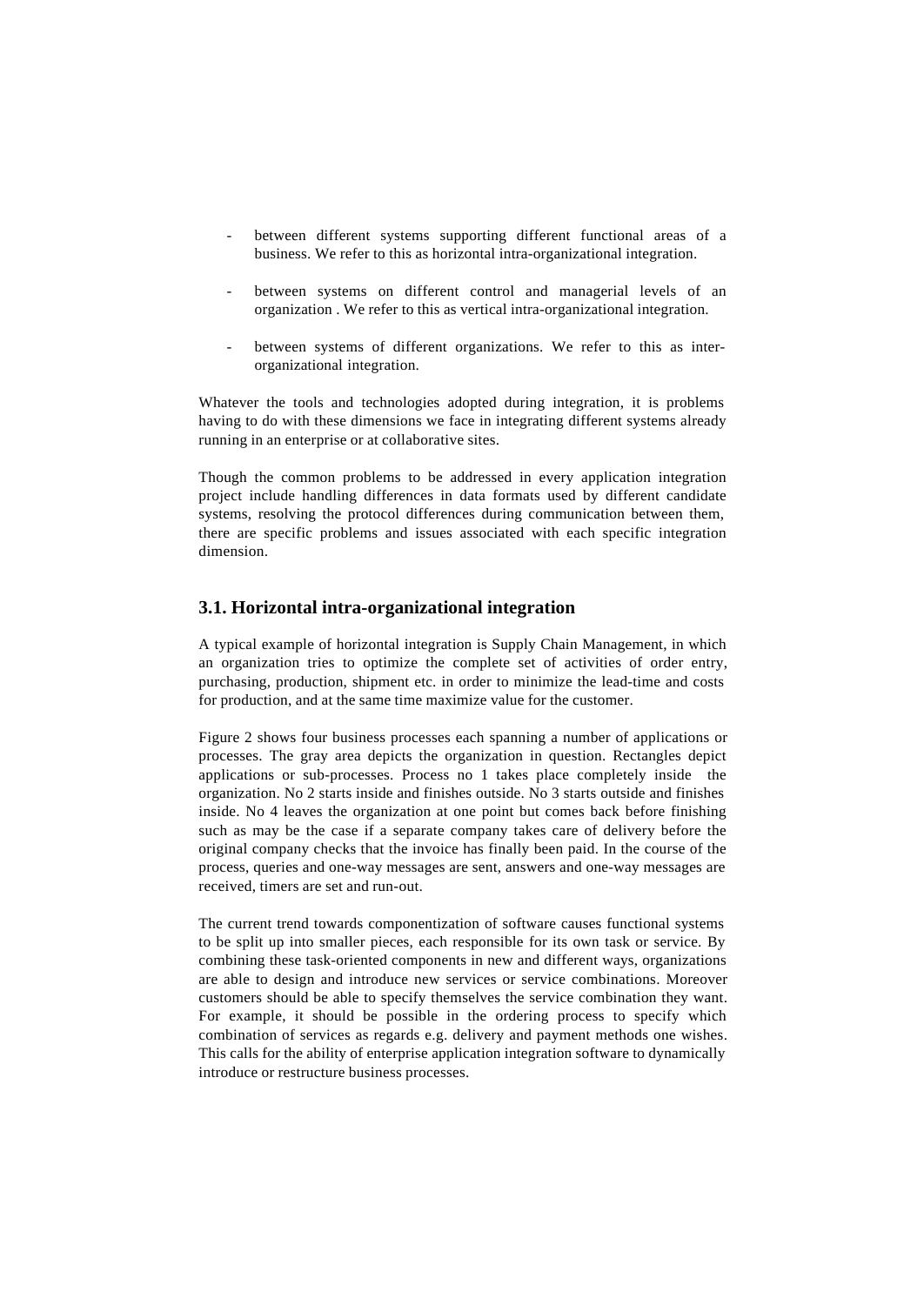

Figure 2. Business processes affecting various applications and processes within (dark area) and outside an organisation.

Many enterprises have taken an expensive ERP path for integration by acquiring packages from vendors like PeopleSoft, SAP, Baan, etc., with increased hopes for interprocess chain integration. Some enterprises have seen Y2K as a catalyst to replace an ageing IT infrastructure with modern ERP systems [4]. Further, it is common to find enterprises with ERP applications supporting a part of some process chains together with legacy systems serving other requirements in the same domain e.g. by incorporating functionality that refers to multiple organizational levels.

Replacing the entire information systems portfolio of an enterprise with ERPs is neither possible nor economical due to the following reasons. Firstly, there is no ERP solution that will provide all the functionality an organization requires and therefore some custom applications will be present among the candidate applications for integration. Even if it were possible through a combination of different ERP packages to complement the inadequacy of coverage, not every enterprise would be willing to depend on such solutions. Secondly, there is always a tendency to maximize the returns of the past investments on information systems. Throwing away some expensive items for some fancy reasons is not an attractive action in business, which is usually aimed to reduce its spending unless the spending promises profitable outcome. Furthermore, businesses are always alert to changes and the amount of change that may be introduced by a complete replacement will simply be intolerable in many cases. These facts prove that the presence of legacy is unavoidable during an integration projects.

Though many ERP packages provide standard interfaces or connectors to connect systems, they are usually built as monolithic solutions [5]. It follows, that the support provided by them is often inadequate and that a main challenge during horizontal integration will be to connect different systems that include the categories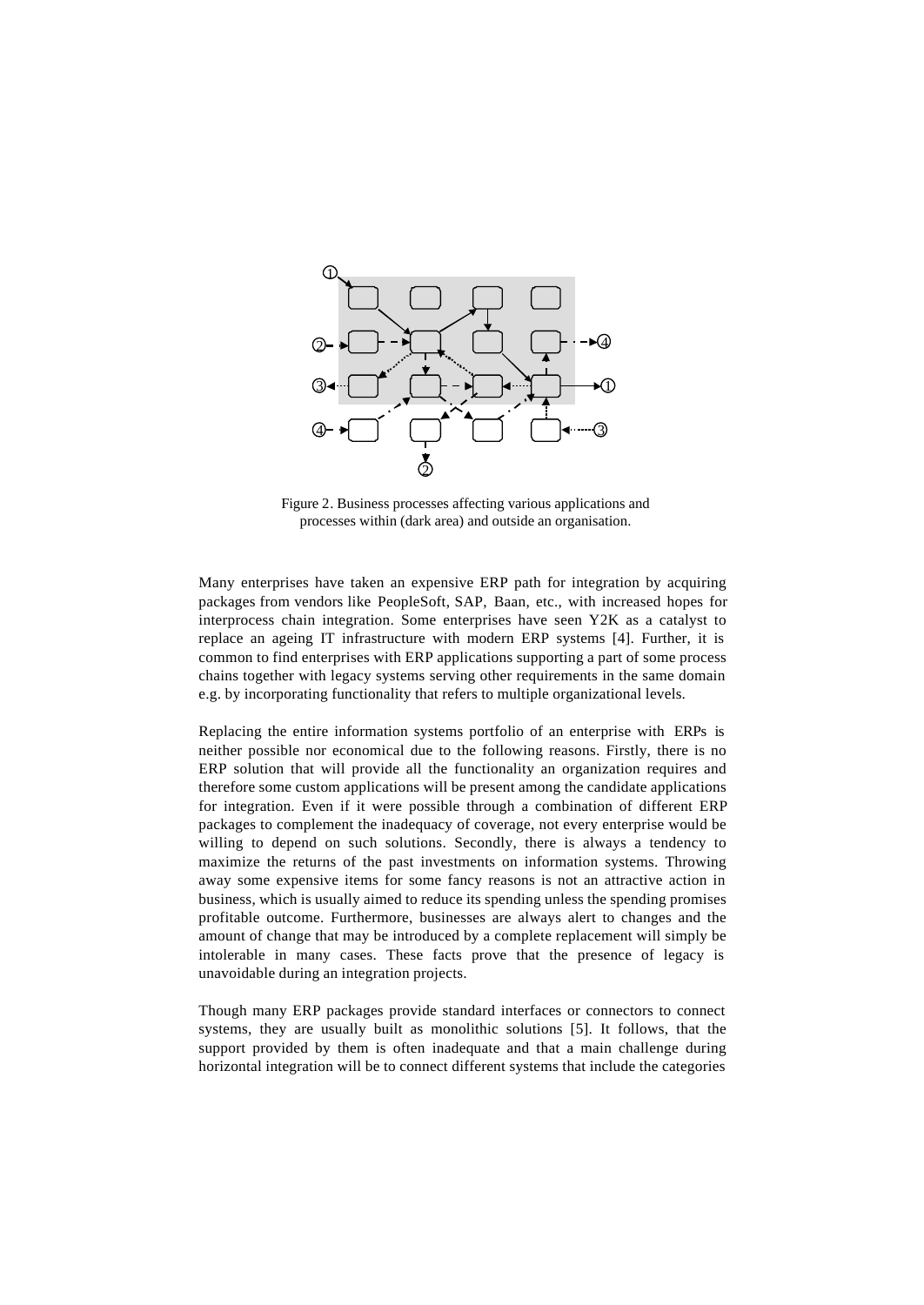of legacy systems, newly in-house developed applications, and COTS, into more or less complete processes and to do so within the timeframe permitted by the business concerned. The solution should favor quick changes to implemented business processes, as business may demand for such changes due to the stiff competition it faces.

A feasible way of achieving horizontal integration at the level of sophistication we are seeking will be with EAI products supporting the application integration level and levels above it as referenced in the categorization of application integration approaches presented in Section 2. Though many middleware products enable integrating applications built using recognized ERP packages and legacy applications with recognizable interfaces, and there are many legacy wrapping tools for preparing legacy applications for integration, a complete plug-and-play situation is still impossible. In these circumstances, the only option available is to handle the task through extensive coding work.

As indicated before, a recent trend in integration is that the business processes that should be compiled do not require the incorporation of the complete applications. Instead in many cases only selected functionality of existing applications are the ideal candidates for incorporation. Though achieving this level of integration will greatly enhance the effectiveness of integrated solutions, the technological support for this task and support from current legacy systems is found to be limited.

#### **3.2. Vertical intra-organizational integration**

Vertical intra-organizational integration is aimed to integrate systems implemented at different administrative levels of an organization. Though it is not uncommon to incorporate the functionality at different levels of an operational system into a single application , the normal is to see different systems implemented to address business functions at different management levels.

As an example, a typical function in any company is "production". In manufacturing industry this function may, at the lowest level, be controlled by process control systems and computerized NC machinery using proprietary formats of data and messages (See Fig. 3). Frequently they use different operating systems and utilize different networking technologies. These systems need to be fed with control data stemming from higher level planning and scheduling systems while the lower level applications need to collect data and pass them upwards. For example, a company implementing some modules of some ERP package still requires using its current MES (Manufacturing Execution System) and EMTL systems.

Hence, vertical intra-organizational integration may demand the flow of data between candidate applications in both directions. While the feed control data are to flow downwards from systems at higher levels to operational control systems, systems at the lower level need to collect information about results and send them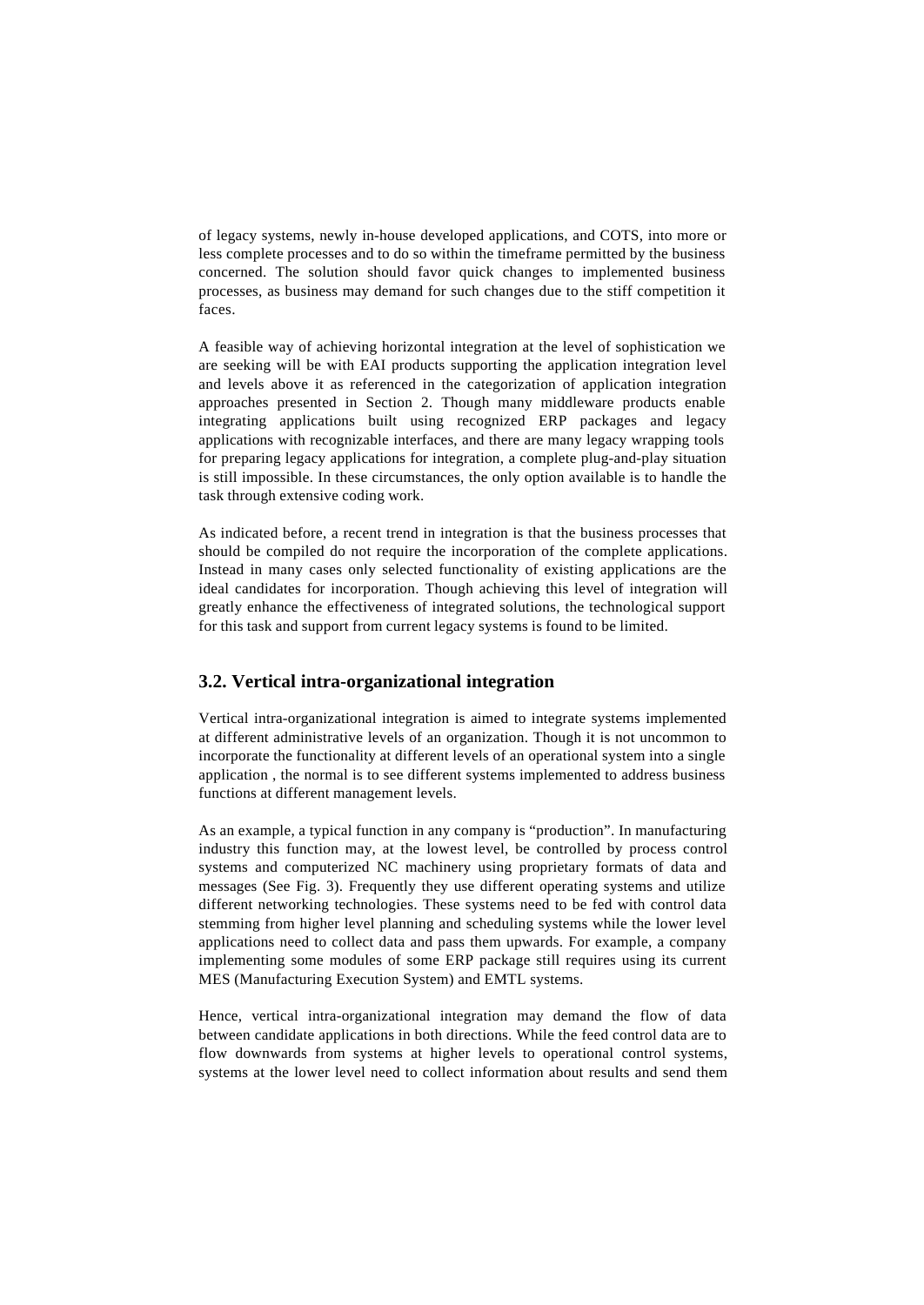upwards in order to support decision making at higher level management systems such as for purchasing. In data warehousing oriented environments this is to be done periodically in order to feed data to a data warehouse. In this process data may have to be cleaned such as to equalize definitions and to improve the quality of data. Furthermore, data may have to be pre-aggregated along several dimensions. This calls for a separate data staging activity as part of upwards transfer of information. Whereas the data staging files may be fed with data as it is created, the final update of the data warehouse would take place periodically, e.g. once a day. In this process several steps involving user interaction may be needed in order to analyze, improve, and complement the data.



Figure 3. Different layers of systems needing integration.

A wide range of approaches and technologies as well as products based on them is available for vertical integration. These range from relatively comprehensive process brokers to message brokers and such things as single function data transformation tools or even data warehouse oriented solutions. Whatever is used, a product, a combination of products and programming, the integration solution is also influenced by the economy and the level of expected sophistication of the solution.

#### **3.3. Inter-organizational integration**

The trend among organizations towards making commerce electronically tends to change the original interaction patterns between enterprises, in particular in their roles as customers and suppliers. Enterprises need to exchange information electronically in order to collaborate and negotiate. The influence of Internet, and the availability of middleware technologies now enable the businesses to exploit the opportunities to connect applications spreading across multiple enterprises. Supplychain logistics and fulfillment companies integrating with their customers'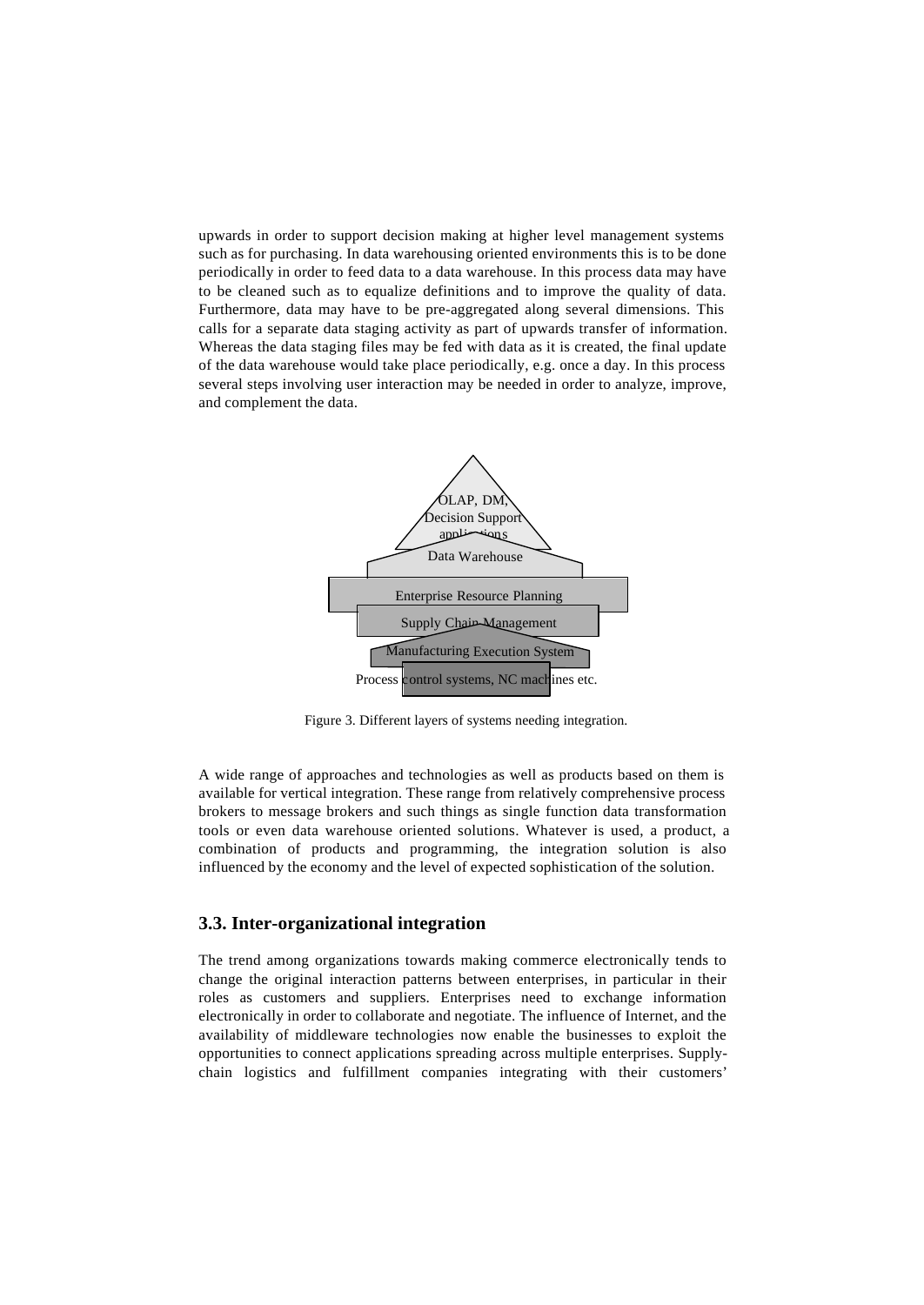fulfillment and shipping systems, or financial services firms integrating with underwriters and retailers of financial products, are a few examples of this multienterprise integration.

The key issue in inter-organizational integration is to get the data operations of one application of an organization matching with another application of another organization. Though the Electronic Data Interchange (EDI) has now been used for this purpose, the complexity and restrictions of e.g. the EDIFACT standards limits the use of EDI for large organizations. XML stands a better chance of becoming standard for transfer of data and meta-data between applications with its loosely coupled document model and with the new XML based transaction servers facilitating document transfers back and forth between businesses. XML is also proving its ability in letting the enterprises to structure and exchange information without rewriting their existing systems or adding large amounts of heavyweight middleware.

But the actual state of inter-organizational integration today falls short of what is really needed to achieve an efficient multi-enterprise business process. Interorganizational business operations are still mostly handled through call-center operators keying e.g. in the relevant back-office order-entry system. Large volumes of business transactions over the Internet are received today via relatively unreliable FTP, requiring handcrafted error-handling programming. Furthermore, many of the application-integration solutions today rely upon proprietary technologies and are therefore not well adapted for use in an e-business context.

The shifting focus of application integration from inside the enterprise to multienterprise integration introduces a different variety of requirements and priorities. Some requirements are refinements of approaches that have evolved for EAI, but there are still many differences. One such is the stronger emphasis that is put on security issues. Another is the increased need for an integrated support for Internet application architectures, such as application servers that support Enterprise JavaBeans (EJBs), CORBA etc. The distinction between EAI solutions and application servers becomes fuzzier in the context of inter-organizational integration, to such an extent that a new culture referred to as Internet Application Integration (IAI) is emerging.

# **4. Process Oriented Solutions in Application Integration**

Traditional strategies to achieve application integration are through hard-coding these services within applications to be integrated. These approaches while resulting at heavy programming work to application developers, is liable to extensive maintenance when the integration solution require changes.

Alternatively, an approach using a middleware software layer providing various broker services between the different information resources has gained appreciation.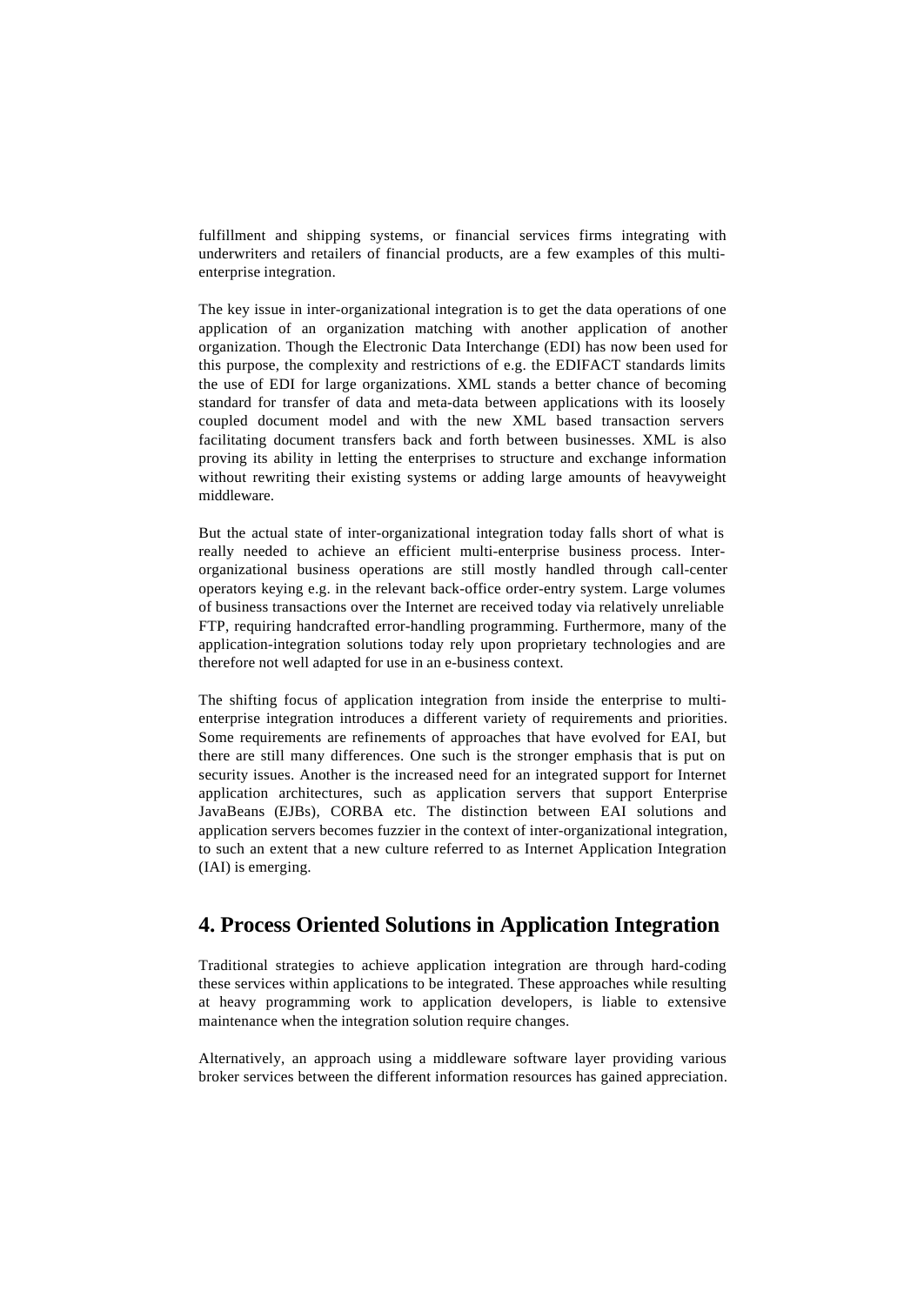In consequence, a whole lot of commercially available middleware tools to help in this integration have appeared in the market.

At the same time, customer requirements for application integration are also maturing and increasingly becoming (a) decentralized, as distributed computing architectures and technologies complement the increasing IT influence of lines of business managers, and (b) coordinated, as batch connections are increasingly replaced with real-time systems to support the industry move from the management of transactions to the management and re-engineering of business processes [3].

EAI products completely or partially automate various aspects of the process that enables custom built and/or packaged business applications to exchange business level information. EAI is not middleware. EAI is not workflow. EAI is not data transformation as found in data warehousing (ETML products). Each of these types of products offers a solution to a specific piece of the general business problem. Rather, EAI is a combination of the technologies employed in these kinds of products. A complete EAI solution employs the connectivity services also provided in middleware products, the data transformation services also provided in ETML products, and the process management services also provided in workflow products [3].

In the long run, EAI will ease the burden and lower the costs of application integration by providing a level of automation not traditionally available for the integration of applications. This may be achieved by further eliminating the requirement for programming during integration and help achieving the integration at the business process level in contrast to the data or functional levels.

Current trends in the EAI space are driven by three major forces according to industry specialists [6]. The first is the move towards doing things at a higher level i.e. at a business process level, hence facilitating process integration [2]. The second is an increasing proliferation of packages which makes the integration opportunities more predictable. The third is extending the process orientation beyond the corporate walls and delivers the full promise to e-business by integrating customers, suppliers and partners while transferring the controls to parties outside the organization enabling the business to enjoy the benefits of an extended business.

Industry experience demonstrates, that process orientation allows organizations to solve more complex business problems and be more competitive. Business process integration provides mechanisms for transferring content between two business processes that act as sender and receiver. The content can be of any type and may consist of several different combined contents, e.g. a physical product together with paper or electronic information. Process integration interfaces of an EAI product can be managed by a Business Process Broker

A Business Process Broker will provide functions for synchronizing events into one business transaction, handling parallel business transactions, mixing email (person to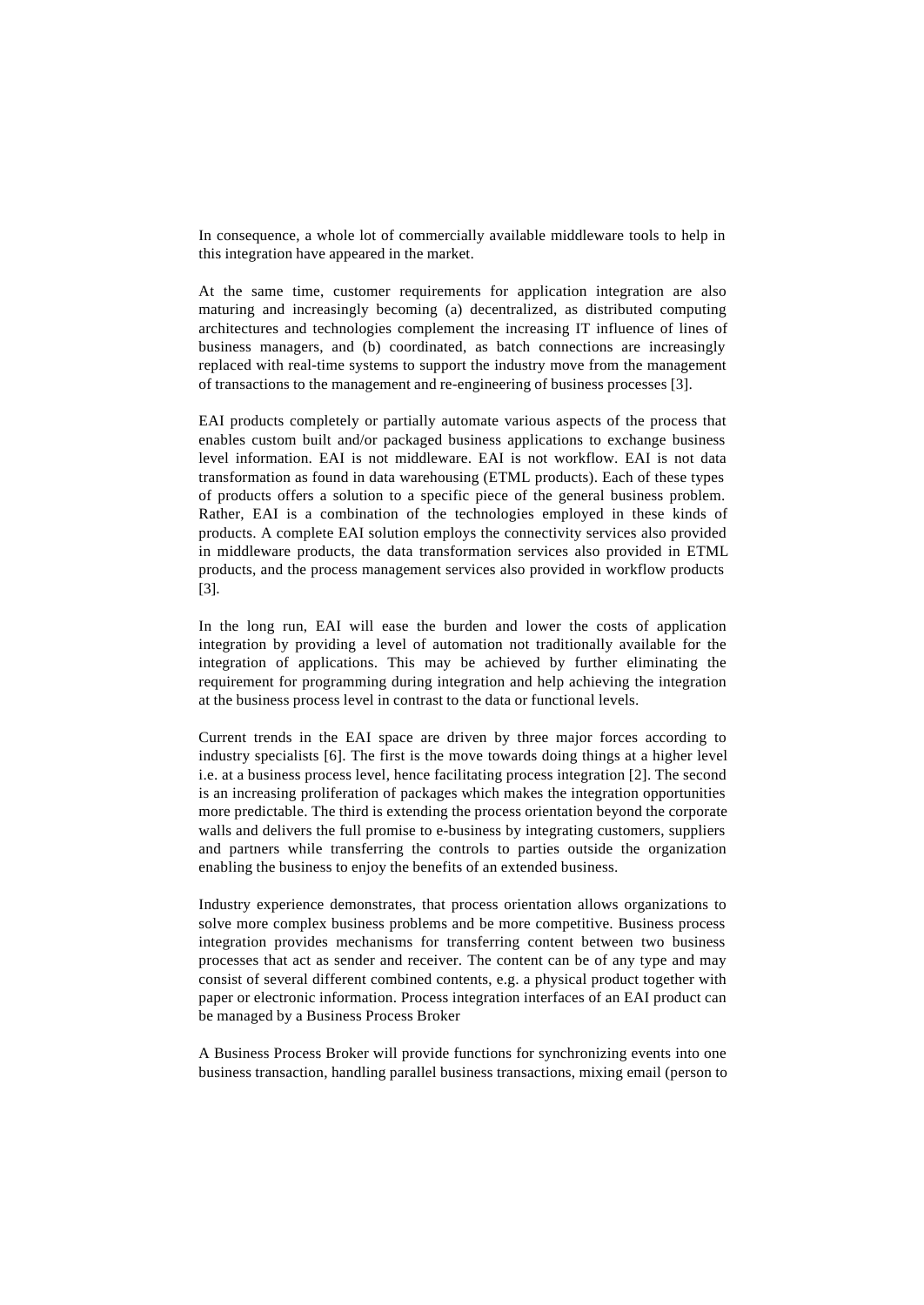person) and application (machine to machine) messages in one business transaction. It will, hence, be possible to build Process Management Systems that align the ITsupport to the business processes. Advantages of this alignment are that people and systems can be linked together in the processes, and that decisions based on business rules may be facilitated and even automated. The impact of process design can be increased, and business processes can be changed and managed in a simpler way through graphical interfaces while accommodating run-time modifications to business processes. A Business Process Broker facility of an EAI product provides a higher level of abstraction than a Message Broker provides under similar conditions, by giving users the ability to define integration requirements through workflow and business process models [7].

The management of business processes is a key issue in process orientation and will greatly improve the effectiveness of such integration efforts when it is combined with facilities to simulate the use of process models before the implementation. Simulation of business processes will enable business managers to identify potential bottlenecks before the system is implemented. Collection of real-time data on the performance of processes for use in analysis, and facilities to re-implement a previous solution quickly in case it is found to be more favorable, will further improve the support to today's businesses.

One of the key players in the EAI market place, Viewlocity, aims to improve their EAI products through extensive research in these directions [7]. The ProcessBroker project [8] run by Viewlocity and  $SYSLAB<sup>2</sup>$  of the DSV particularly takes further the process-oriented aspects of EAI in order to address the requirements engineering, modeling and architectural needs of the concept.

# **5. Concluding remarks**

Ending up, we may conclude that differences between the requirements posed by horizontal, vertical and inter-organizational integration are smaller than one perhaps would expect. The differences there are concern such things as the fact that vertical processes may involve a more disparate collection of applications, i.e. systems for detailed control of low-level processes and machinery mixed with batch-oriented system for loading data into databases aimed for strategic and tactical management. Inter-organizational processes are special in that they involve autonomous organizations thereby posing specific demands concerning e.g. security and the fact that process integration should still allow for some independence in the way that individual companies prefer to make business

While the possible disparities between applications to be integrated in a horizontal integration effort can be considerable, the opportunities for this kind of integration

<sup>&</sup>lt;sup>2</sup> Systems Developemt Laboratory, Dept. of Computer and Systems Science, Stockholm University/KTH